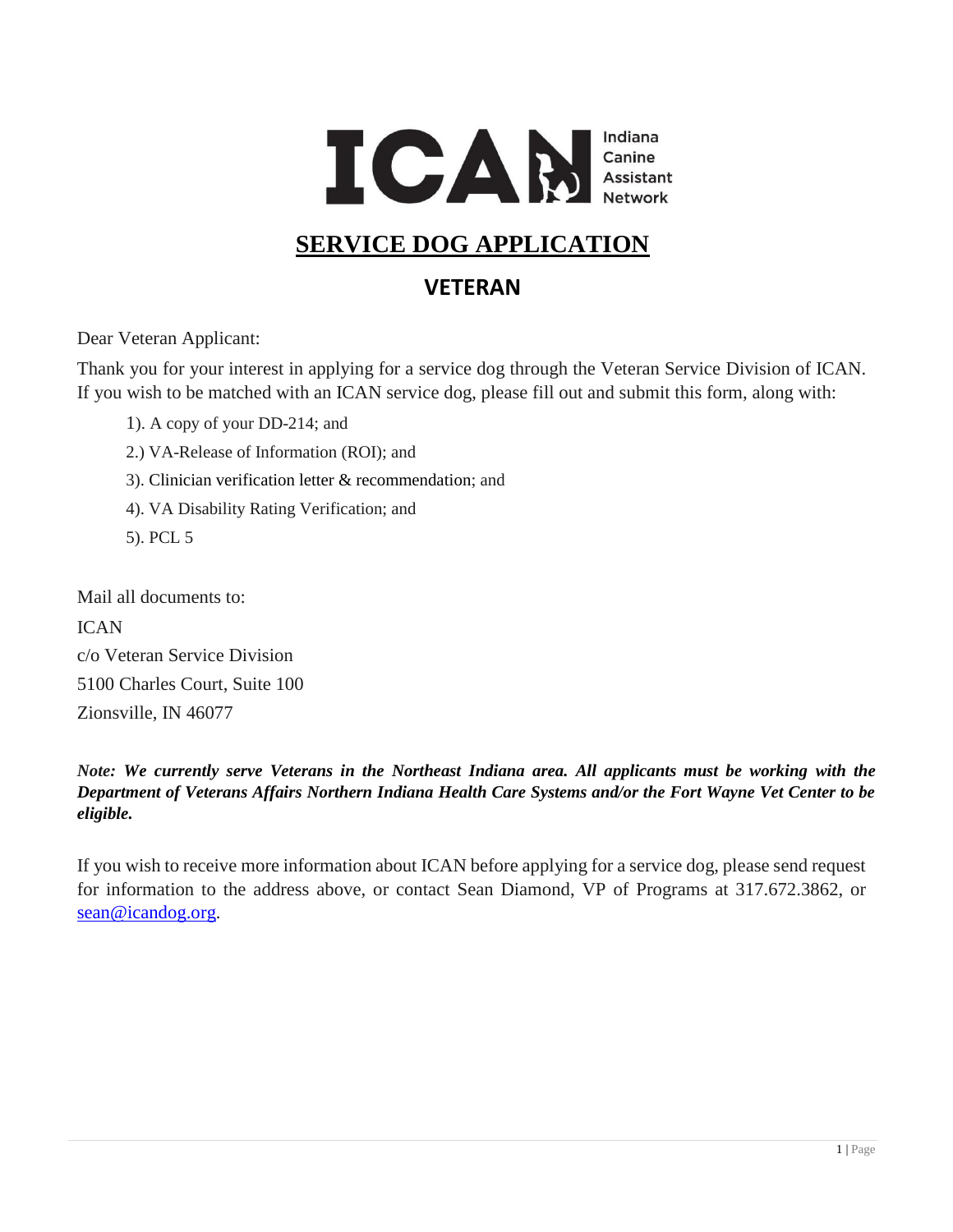# **Personal Information**

| Name                                       |                                                                                                                                                                                                                                                                                                                                                                                              |                                 |  |
|--------------------------------------------|----------------------------------------------------------------------------------------------------------------------------------------------------------------------------------------------------------------------------------------------------------------------------------------------------------------------------------------------------------------------------------------------|---------------------------------|--|
| Address                                    |                                                                                                                                                                                                                                                                                                                                                                                              |                                 |  |
| Phone                                      |                                                                                                                                                                                                                                                                                                                                                                                              |                                 |  |
| Email                                      |                                                                                                                                                                                                                                                                                                                                                                                              |                                 |  |
| <b>Marital Status</b>                      |                                                                                                                                                                                                                                                                                                                                                                                              | Married Single Divorced Widowed |  |
| List Any<br>Children and<br>Their Age      | $\Large \bf Age \underline{\hspace{1cm}} \begin{picture}(10,10) \put(0,0){\dashbox{0.5}(10,0){ }} \put(15,0){\dashbox{0.5}(10,0){ }} \put(15,0){\dashbox{0.5}(10,0){ }} \put(15,0){\dashbox{0.5}(10,0){ }} \put(15,0){\dashbox{0.5}(10,0){ }} \put(15,0){\dashbox{0.5}(10,0){ }} \put(15,0){\dashbox{0.5}(10,0){ }} \put(15,0){\dashbox{0.5}(10,0){ }} \put(15,0){\dashbox{0.5}(10,0$<br>Age |                                 |  |
| List any other                             |                                                                                                                                                                                                                                                                                                                                                                                              |                                 |  |
| pets in the                                |                                                                                                                                                                                                                                                                                                                                                                                              |                                 |  |
| household                                  |                                                                                                                                                                                                                                                                                                                                                                                              |                                 |  |
| Emergency                                  |                                                                                                                                                                                                                                                                                                                                                                                              |                                 |  |
| contact                                    |                                                                                                                                                                                                                                                                                                                                                                                              |                                 |  |
| information                                |                                                                                                                                                                                                                                                                                                                                                                                              |                                 |  |
| Branch of<br>the Armed<br>Forces<br>Served |                                                                                                                                                                                                                                                                                                                                                                                              |                                 |  |
| <b>Unit Served</b>                         |                                                                                                                                                                                                                                                                                                                                                                                              |                                 |  |
|                                            |                                                                                                                                                                                                                                                                                                                                                                                              |                                 |  |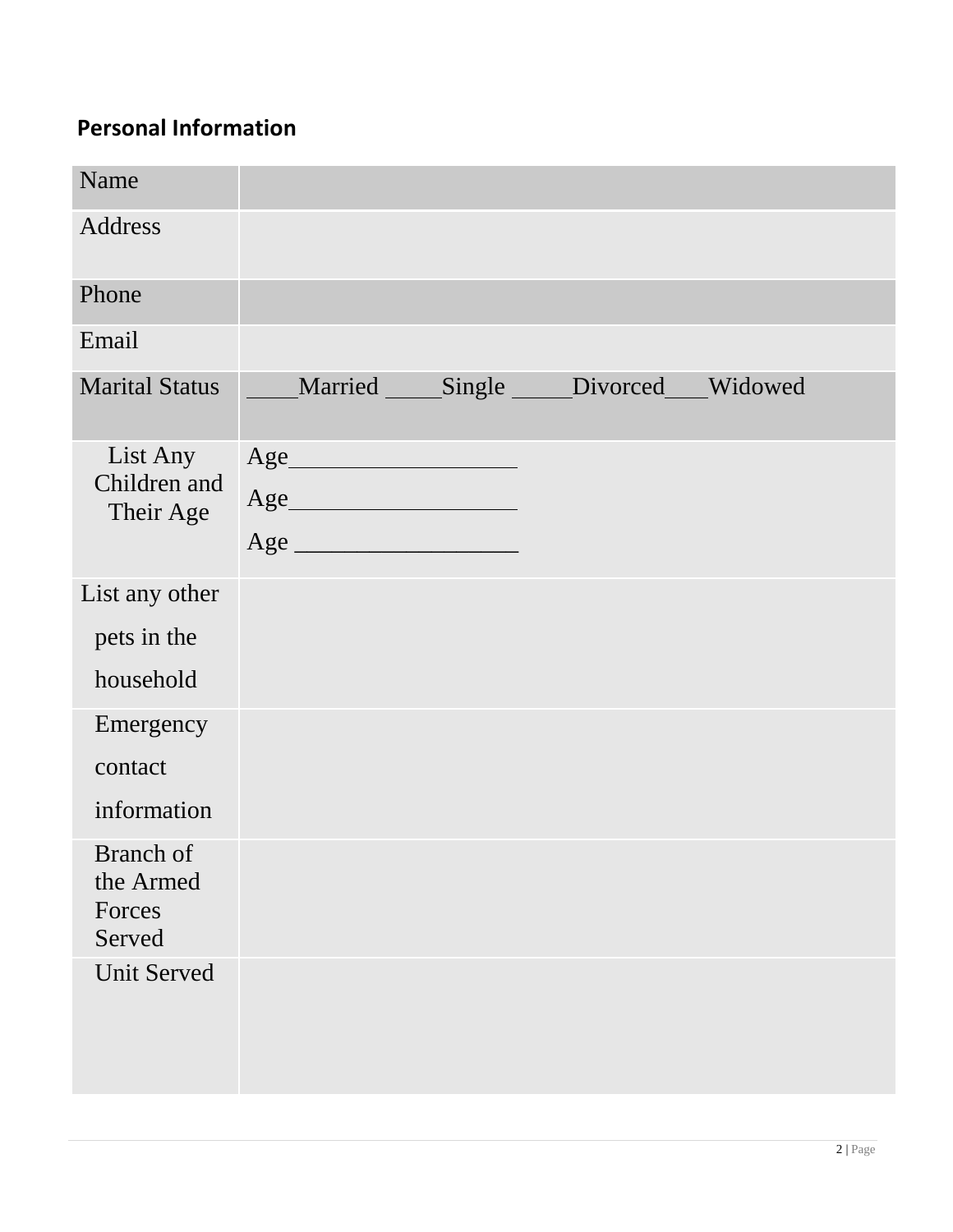| Rank                                   |                                                            |
|----------------------------------------|------------------------------------------------------------|
| Dates of                               |                                                            |
| Service                                |                                                            |
| What is Your<br><b>Current Status?</b> | Active Guard/Reserve Retired<br>Veteran Type of Discharge: |
| Emotional                              | PTSD Rating:<br>$\%$                                       |
| disabilities                           | MST Rating: %                                              |
| and ratings                            | TBI Rating:<br>$\%$                                        |
| Please give a                          |                                                            |
| brief                                  |                                                            |
| description of                         |                                                            |
| any symptoms                           |                                                            |
| related to your                        |                                                            |
| diagnosed                              |                                                            |
| emotional                              |                                                            |
| disability                             |                                                            |
| Please give a brief                    |                                                            |
| description of any                     |                                                            |
| diagnosed physical                     |                                                            |
| disabilities                           |                                                            |
| <b>VA Clinician</b>                    |                                                            |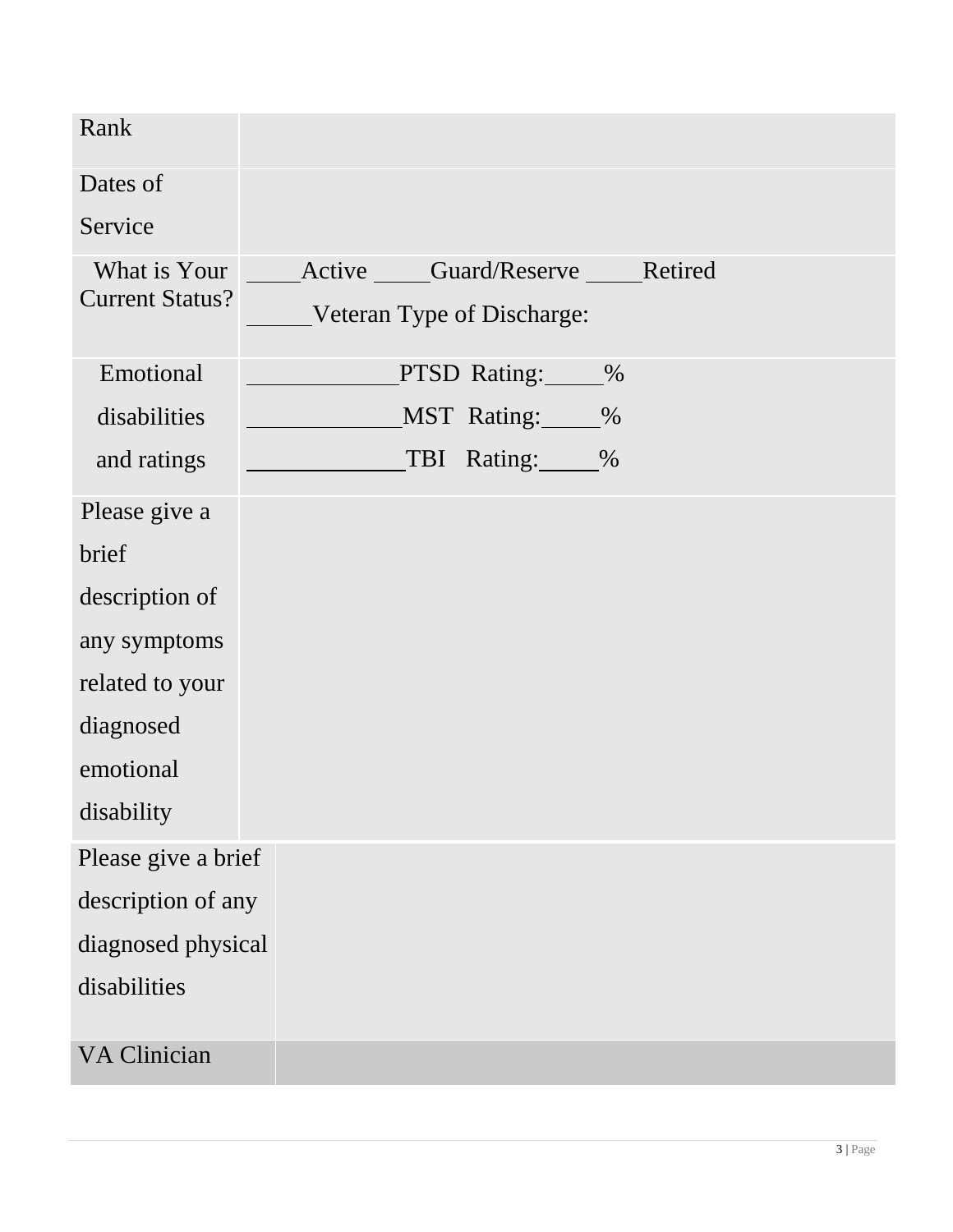| Clinician's Phone  |  |
|--------------------|--|
| Number and         |  |
| Email              |  |
| Provide a brief    |  |
| description of how |  |
| you believe a      |  |
| service dog could  |  |
| help you:          |  |
| How did you hear   |  |
| about ICAN?        |  |
|                    |  |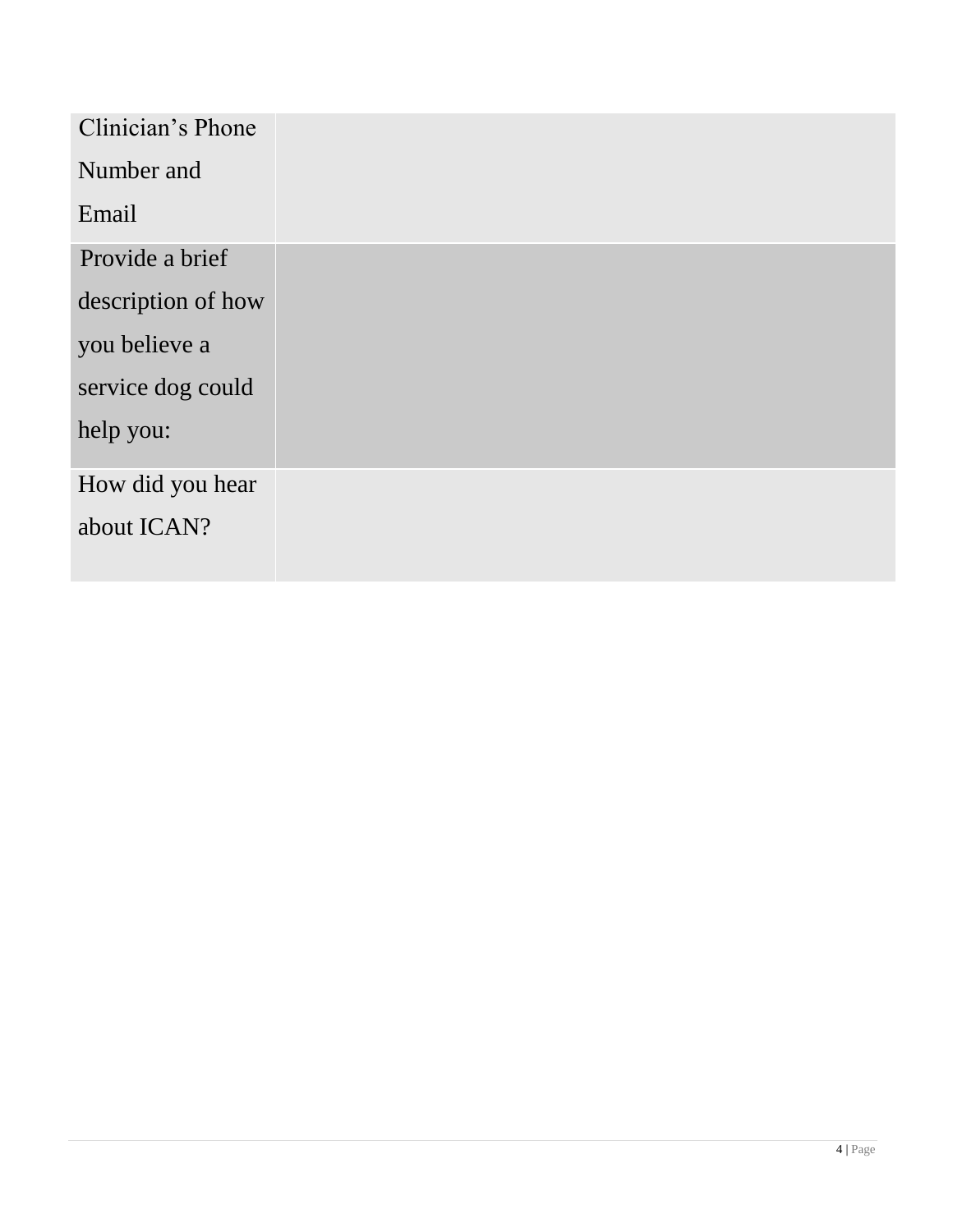### **Background Inquiry**

Please note that a positive response to any question(s) under this "Background Inquiry" section does not automatically disqualify an applicant.

Have you ever been convicted of a felony crime \_\_\_\_\_ Yes \_\_\_\_ No

If yes, please explain the nature of the crime and the date of the conviction and disposition. ICAN may make further inquiry and request additional documentation concerning a felony conviction and disposition.

Have you ever received a citation or warning from any type of animal control or enforcement entity?

\_\_\_\_\_\_ Yes \_\_\_\_\_ No

If yes, please explain the nature of the citation or warning, including the circumstances that led to the citation or warning.